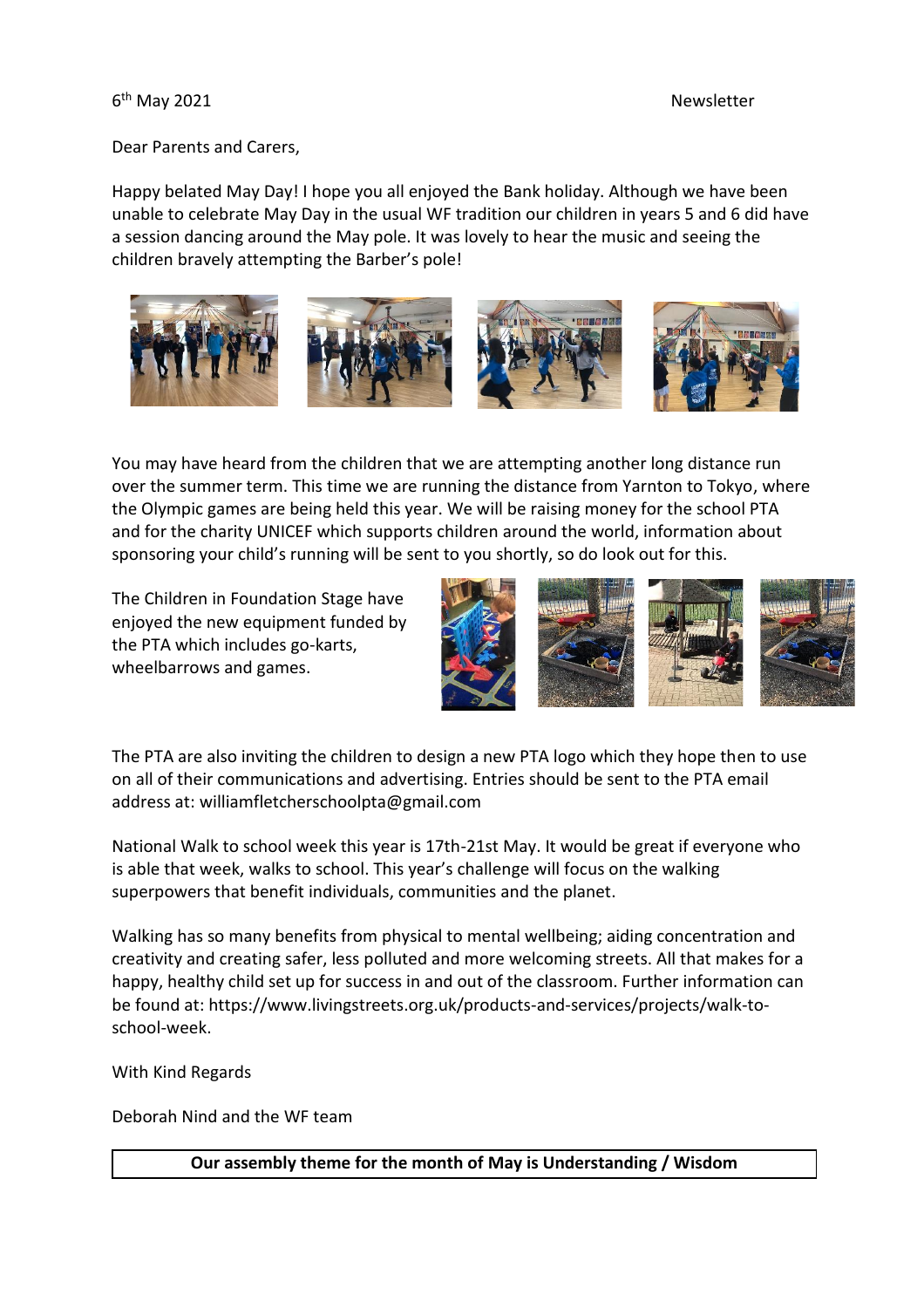Writer of the week – Jemima in Year 5 Mathematician of the week – Oliver in Year 5 Reader of the week – Nancy in Year 3 School Value – Jacob in Year 1 BLP of the week – Maisie, Alex & Arthur in Year 3 & 1



## **Celebration of achievements**

This week Cherry in Year 5 has been awarded her Bronze merit arrow. Well done to her for successfully completing a range of activities to a high standard to be awarded her arrow badge.

Congratulations to the following children who have reached their 200 nights of reading at home: Nancy & Georgia in Owls. Eva in Red Kites. Orhan in Eagles. Congratulations to the following children who have reached their 175 nights of reading at home: Nikodem & Enid in Nightingales. Congratulations to the following children who have reached their 150 nights of reading at home: Toby in Kingfishers. Kara in Eagles. Congratulations to the following children who have reached their 125 nights of reading at home: Immy in Nightingales. Claudia in Red Kites. Congratulations to the following children who have reached their 100 nights of reading at home: Serenity in Owls. Olly, Seb, Millie & Jack B in Eagles Congratulations to the following children who have reached their 75 nights of reading at home: Josh in Kestrels. Jack D in Eagles.

## **Attendance**

## **EVERY SCHOOL DAY COUNTS!**

There are only 190 statutory school days in one year and 175 days (weekends and school holidays) available to use for holidays. Parents should avoid taking their children out of school during term time in order to go on holiday.

| <b>Class</b>      | Attendance for 26.04.21 - 30.04.21 |
|-------------------|------------------------------------|
| Eagles            | 99.23%                             |
| Kestrel           | 99.57%                             |
| Kingfishers       | 99.20%                             |
| Nightingales      | 97.04%                             |
| Owls              | 97.47%                             |
| Peregrine Falcons | 96.79%                             |
| <b>Red Kites</b>  | 100%                               |
| Robins            | 99.05%                             |
| Sky Larks         | 99.26%                             |
| <b>Swallows</b>   | 97.86%                             |
| Wrens             | 93.33%                             |
| Total             | 98.07%                             |

# **Yarnton Playgroup Fundraising**

Fundraising has to be a little different at the moment, so Yarnton Preschool are starting their first Auction of Promises to assist in fundraising for iPads for our preschool. The auction will be open for one week from 26th April - 3rd of May. All proceeds will be donated to Yarnton Preschool. Happy bidding!

<https://auctionofpromises.com/YarntonPreschoolAuction>